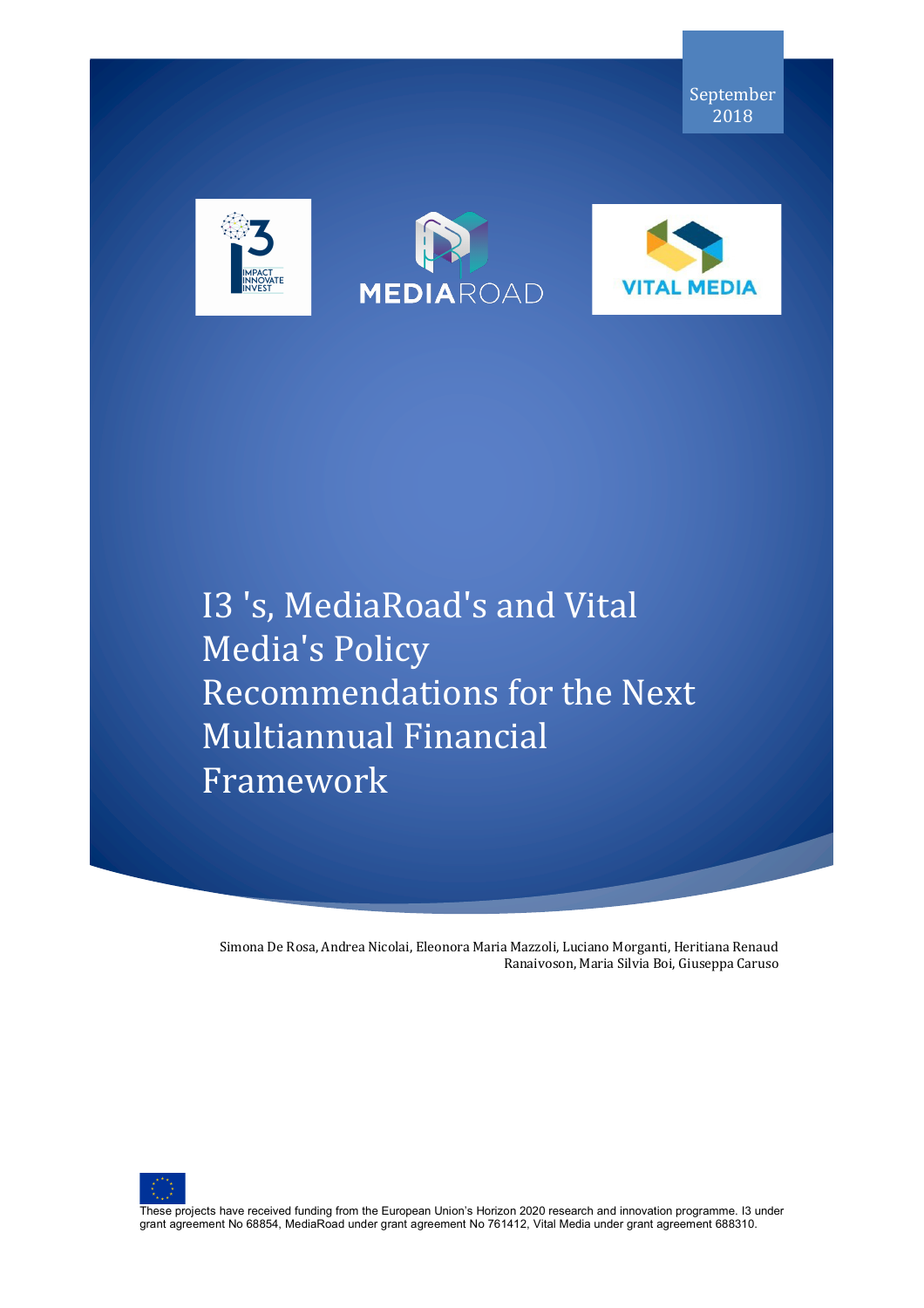I3's, MediaRoad's and Vital Media's Policy Recommendations for the Next Multiannual Financial Framework

# Table of contents

|  | 1. "The Future of Media Research and Innovation". Highlights from the |  |
|--|-----------------------------------------------------------------------|--|
|  |                                                                       |  |
|  |                                                                       |  |
|  |                                                                       |  |

## Acknowledgements

We would like to thank to I3, MediaRoad and Vital Media projects' partners for their valuable inputs. Furthermore, an acknowledgement goes to all the stakeholders engaged in our projects activities for sharing with us insights and knowledge on the sector that have been crucial for the production of this document.

#### Disclaimer

This publication reflects only the views of the authors, and the European Commission cannot be held responsible for any use of the information contained therein.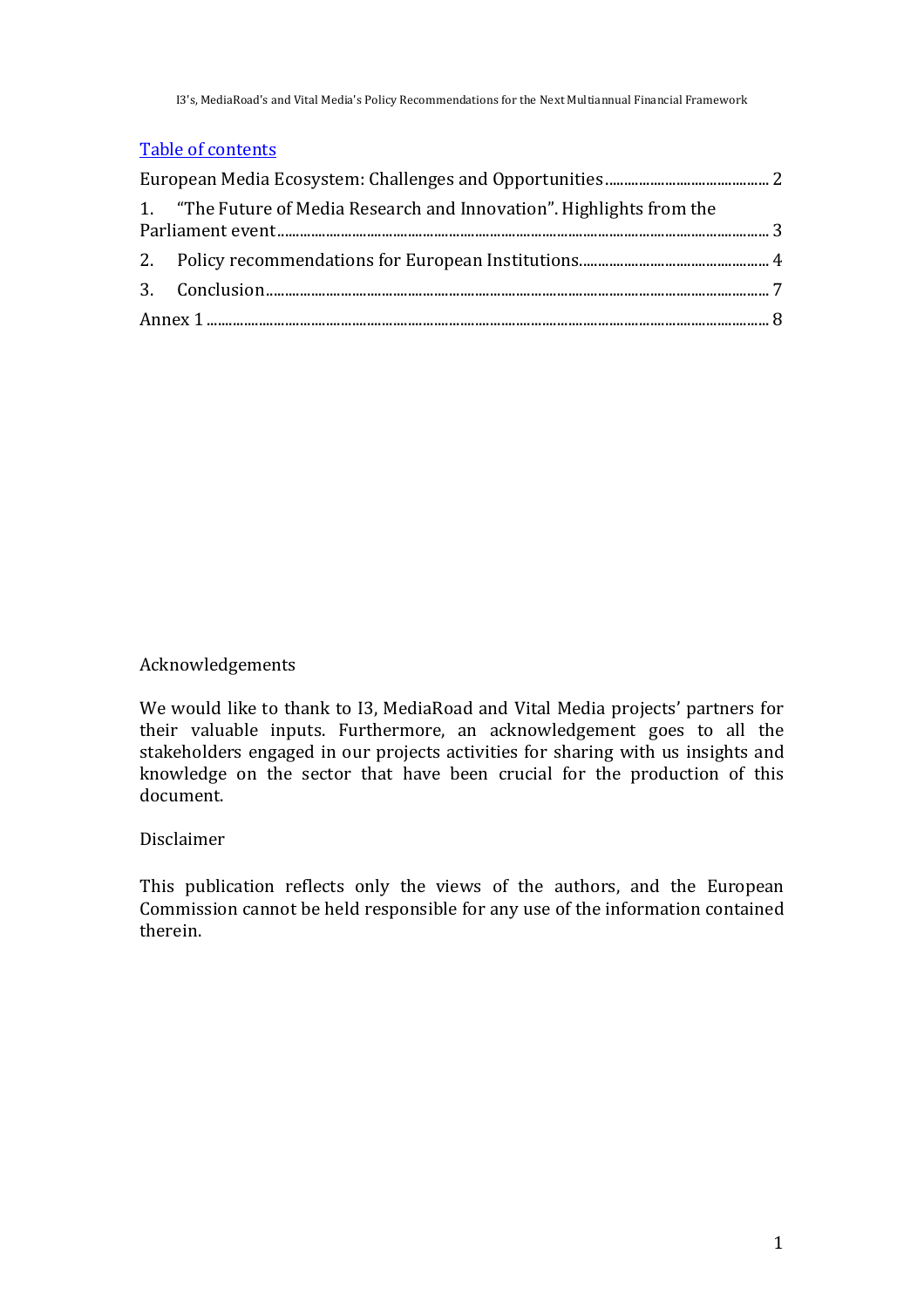# **European Media Ecosystem: Challenges and Opportunities**

Digitization and globalization are giving rise to considerable opportunities for the European media sectors but also bring with them some significant challenges. Coordination and Support Actions (CSAs) financed by DG CONNECT's Media Convergence and Social Media Unit, the projects I3, MediaRoad and Vital Media, through their analysis reported in the Annex, have identified the **most pressing trends and the related challenges and opportunities** faced by the industry.

## *1. The development of platforms in the European media sector*

Platforms are having a growing impact on the aggregation, distribution of and access to media content, often acting as gatekeepers between media organizations and their users. Relevant opportunities for European media companies to reach their (potential) customers do exist, as platforms may have an incentive in providing diverse and local content as they seek to please their end-users. Finally, many traditional media companies have set up their own platforms, with a few successful European examples (e.g. BBC iPlayer).

Challenges are related to the necessity of guaranteeing diversity of content and competition in a platform-led digital future. Platforms also often lack transparency, for example in terms of their underlying algorithms. For all these reasons, the risks are loss of autonomy, technology fragmentation and economic dependency. 

## 2. Continuous development of new technologies

New technologies allow media to come up with new products and services, which are likely to be valued by end-users, or to make the production and distribution processes more efficient. Such technologies include immersive technologies, augmented reality, virtual reality and mixed reality, 5G, blockchain, hybrid distribution models, artificial intelligence and automated recommendation systems, to name but a few.

However, the challenge is that each of these new technologies modifies the audiovisual media ecosystem, thus making this a thorny issue for traditional media stakeholders. Additionally, certain impacts on end-users may be negative, as exemplified by the current debates about how algorithms can influence endusers' choices.

## *3. Adoption of new business models*

Media stakeholders have an opportunity to better capture the value derived from media content and services. New business models include the development of the long tail, even more user-generated content and widespread use of subscriptionbased revenue models.

The adoption of these new business models, however, comes at a price. Currently, media companies need to invest in rethinking traditional business models, and some may simply not have the required means to make such an investment.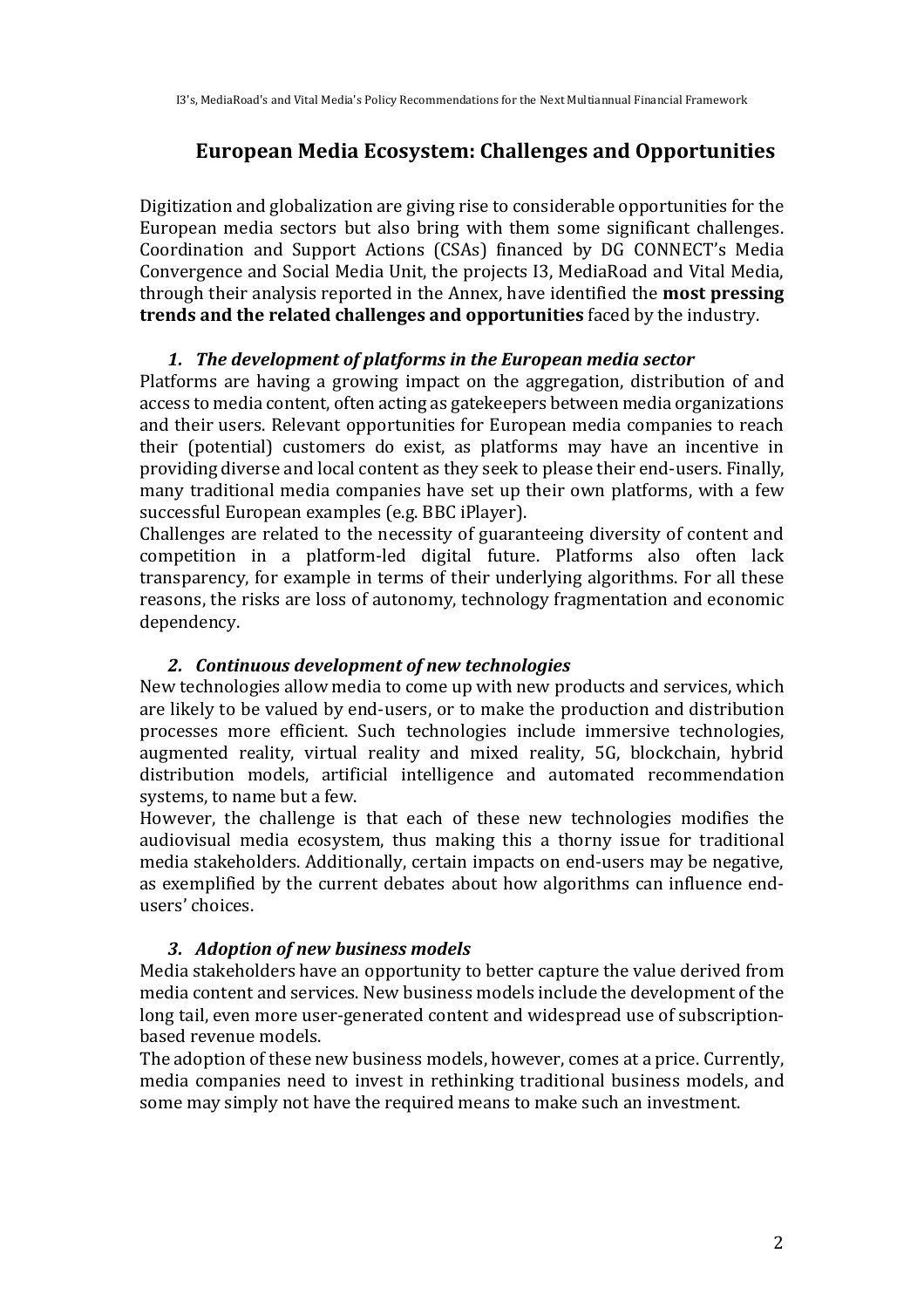#### *4. Increasing accessibility of media content*

This trend can benefit end-users just as more and more content is made accessible "on the move", through different formats and over multiple devices. This can also improve inclusiveness: digital technologies make it increasingly possible to improve accessibility, e.g. for people with impaired hearing or vision. Digital technologies can also allow minority languages to survive or even thrive, for example through the development of more sophisticated translation software. The challenge is therefore to make even better use of current and nascent technologies. This requires that issues such as accessibility and inclusiveness remain priorities for stakeholders and policy-makers.

# 1. **"The Future of Media Research and Innovation". Highlights from the Parliament event**

Based on these identified challenges and trends, the CSAs have launched a discussion with high-level stakeholders in the media sectors, involving both the European Parliament and the European Commission, so that jointly they can deal with issues and find common solutions to support media ecosystems.

One highlight was the CSAs event "The Future of Media Research and Innovation". held at the European Parliament on the 24 May 2018, which discussed major issues relating to policy dialogues and analysis from projects in relation to the next Multi Financial Framework (MFF). During the event, all the invited speakers stressed the significant changes that national media sectors are facing. MEP Dr Ehler, co-chair of the European Parliament's Creative Industries Intergroup, pointed out that "Creativity is defining new patterns of innovation" that could contribute in boosting the creative potential for innovative services in this unique sector. Professor Morganti, senior researcher at IMEC-SMIT (VUB), further argued that the media sector is not like any other economic sector. He invited the institutions to reflect on the broader relevance of media for European societies and for the need to address the ongoing "changes that appear everywhere in the media sector, from production and distribution, to ownership and financing." However, as also stressed by Ms Lai, Secretary General of the European Coordination of Independent Producers (CEPI), "with the scale and pace of the current market changes, at both national and global level, the situation becomes increasingly complex and difficult for the sector, especially for SMEs". Accordingly, Andrea Nicolai, President of T6 Ecosystems, highlighted industry's need to see support for innovation, with the aim of overcoming the so-called "Valley of Death"<sup>1</sup> affecting media research and new media products and services. In line with this, the role of transnational and cross-sectoral collaboration, together with the

 

 $1$  The Valley of Death refers to the period of time spanning from when a startup firm or research outcome receives an initial capital contribution to when it begins generating revenues. During the Valley of Death curve, additional financing is usually scarce, leaving the firm vulnerable to cash-flow requirements.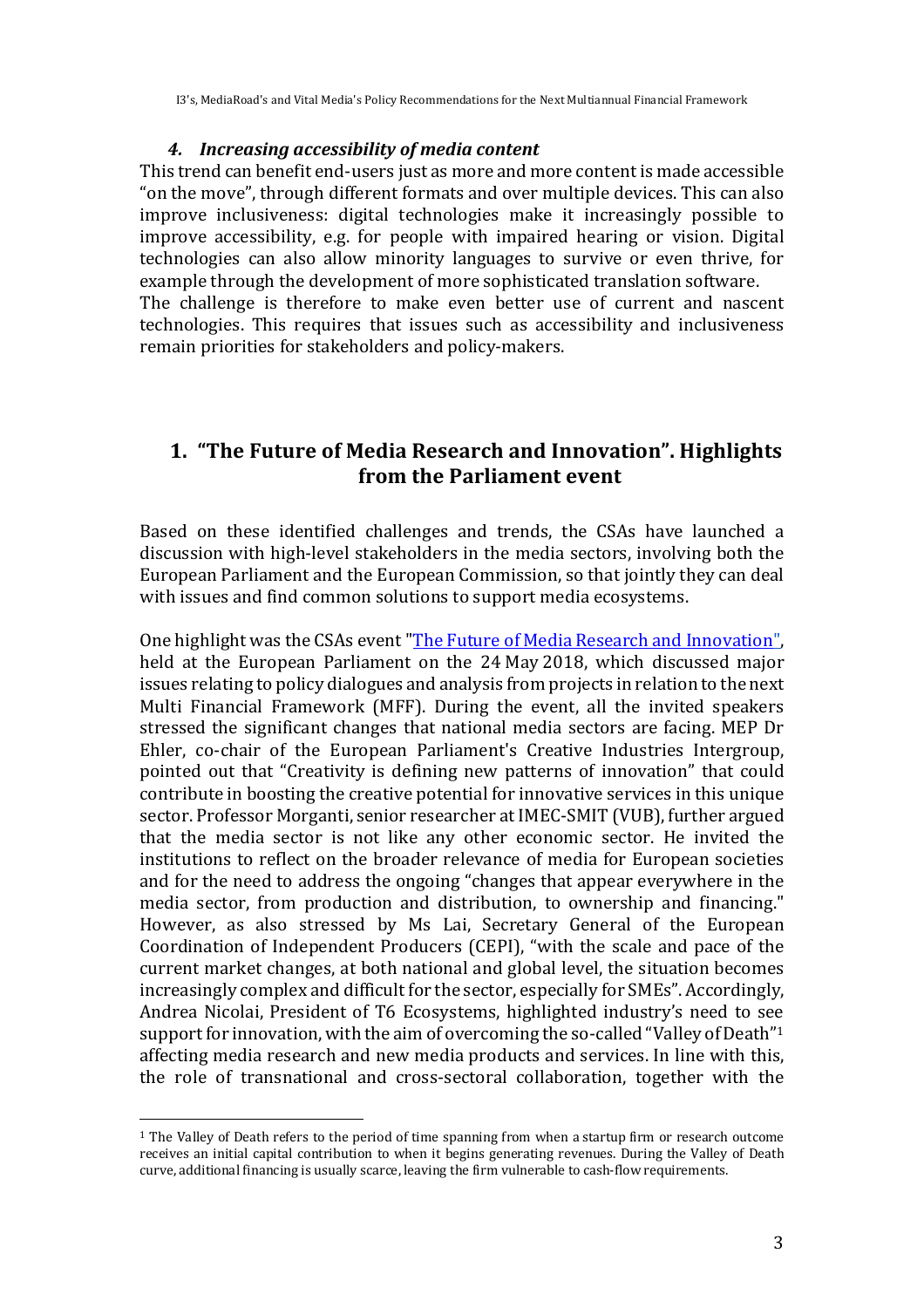adequate support for media innovation, are pivotal to ensuring the future development of the European media sector. Thus, as emphasized by Dr Cesarini, head of the Media Convergence and Social Media Unit at DG CNECT (European Commission), we need to address the gap between creativity and technological advances in order to avoid further fragmentation and leverage the potential of the crossover between the creative arts and technology in Europe.

The fragmentation and the lack of competitiveness among European players is clearly a major concern, argued Dr Cesarini, who focused on the detrimental role played by large non-European platforms, which are gaining dominance on basic access to the downstream market. Thus, notwithstanding the fact that Europe is a major player in term of content production, there are still barriers and difficulties in exporting products.

# **2. Policy recommendations for European Institutions**

Based on the aforementioned debate and on the research carried out by the three CSAs (extensively reported in the Annex), the aim of this paragraph is to convey key recommendations and messages from the media sectors in order to ensure that media innovation can flourish in Europe through adequate funding support and a stronger coordinated effort.

## We therefore call upon the European Institutions to consider our recommendations when drafting the respective opinions on the next **Multiannual Financial Framework<sup>2</sup>, on Horizon Europe<sup>3</sup> and on Creative Europe4.**

As indicated by I3's results and analysis and echoed by Vital Media, the industry is looking for additional support from the European Commission - not only in terms of budget allocation but also to provide for a better and more efficient allocation that bridges the needs of technological innovation and Creative and Cultural Industries (CCI). In addition, MediaRoad's analysis outlines the need for financial support of media ecosystems, as well as a more prominent presence of the media sector in all the relevant programmes, with a more horizontal approach that could foster cross-sectorial collaborations and yield positive spill-over effects. Thus, a reform of existing schemes and programmes, and the support for more flexibility for research and funding, are strongly requested.

In this context, the three projects I3, MediaRoad and Vital Media have identified three major areas of intervention.

 <sup>2</sup> https://eur-lex.europa.eu/legal-content/EN/TXT/?uri=COM%3A2018%3A321%3AFIN

<sup>3</sup> https://ec.europa.eu/info/designing-next-research-and-innovation-framework-programme/what-shapesnext-framework-programme\_en

<sup>4</sup>https://ec.europa.eu/digital-single-market/en/news/proposal-regulation-establishing-creative-europeprogramme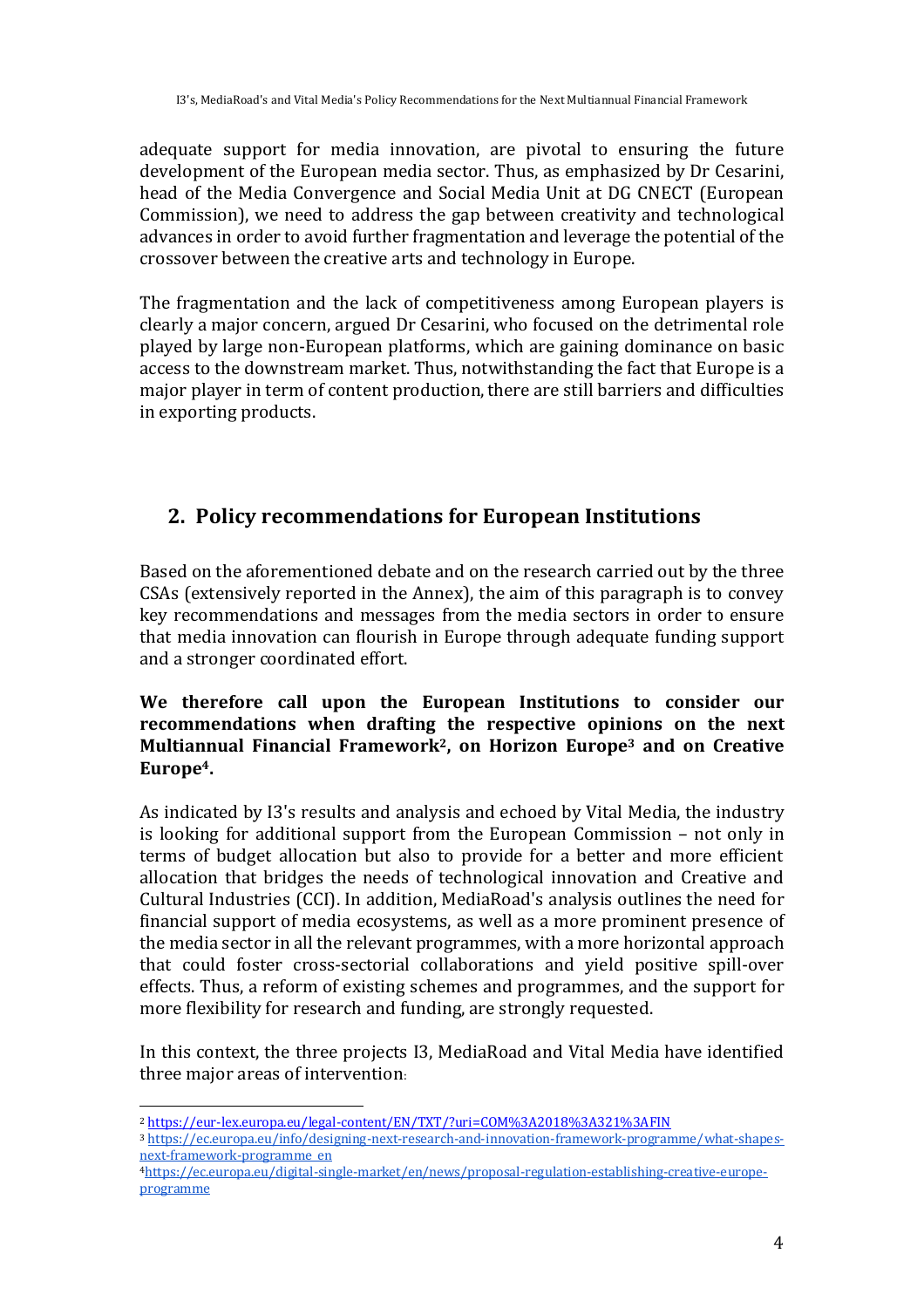#### 1. More prominent presence of media sectors in Horizon Europe and *stronger synergies between relevant programmes.*

First of all, in the context of the next Multiannual Financial Framework, the European Commission's proposals of Horizon Europe, Creative Europe and the Digital Europe programmes should be better aligned to allow the integration of media actions and funding. Horizon Europe should include among its priorities the key role of media, especially with regard to its second and third Pillars.<sup>5</sup> As the creative sector contributes significantly to European growth, this should be better reflected in the Horizon Europe proposal, with a clear reference to the sector in the legal text. Indeed, at the current stage, Horizon Europe seems fragmented and mostly focused on sectorial trajectories, which do not see media as a relevant interest group despite its huge contribution to creating economic growth and jobs and to fostering inclusive and cohesive societies. To properly define media as a cross-sectoral subject, Horizon Europe should provide actions or sub-programmes that are able to promote and facilitate integration between the relevant programmes, namely Digital Europe and Creative Europe.

**What the CSAs strongly recommend, then, is (i) a gateway between Horizon Europe, Digital Europe and Creative Europe and (ii) a more prominent focus on media innovation sectors, with explicit reference to this** in the Regulation establishing Horizon Europe, especially in the **second and third Pillars.**

#### 2. Support for European cooperation to ensure the competitiveness and *development of the European media sectors*

Secondly, CCIs play a pivotal role in fostering economic growth, job creation and innovation. Indeed, CCIs have been identified by the European Commission as a high-growth sector generating added value as well as a resilient industry in times of economic crises.<sup>6</sup> Industrial competitiveness is therefore a key determinant of growth and jobs in Europe, and it is particularly important for SMEs<sup>7</sup> as well as for all European stakeholders involved in the sector. Nowadays, however, investment in technological innovation and content creation is dwarfed by powerful global players that are impacting the whole media value chain, creating fierce global competition and elevating barriers to entry that are barring European players and newcomers. As it has been said, "the overall video industry has seen both rapid growth and intensified competition due to increased direct access to a wide range of content, the elimination of traditional distribution barriers and changing consumer preferences".<sup>8</sup> Global scale is becoming the key to success; and

 

<sup>6</sup> EASME. 2016. Boosting the competitiveness of cultural and creative industries for growth and jobs. 7European Commission. 2014. Communication for a European Industrial Renaissance http://eurlex.europa.eu/legal-content/EN/TXT/PDF/?uri=CELEX:52014DC0014&from=EN <sup>8</sup> McKinsey & Company. 2016. Global Media Report

<sup>&</sup>lt;sup>5</sup> For more information on the current proposal of Horizon Europe and respectively the second Pillar on "Global Challenges and industrial competitiveness" and the third Pillar on "Open Innovation - European Innovation ecosystems," please also see: https://ec.europa.eu/commission/publications/research-andinnovation-including-horizon-europe-iter-and-euratom-legal-texts-and-factsheets en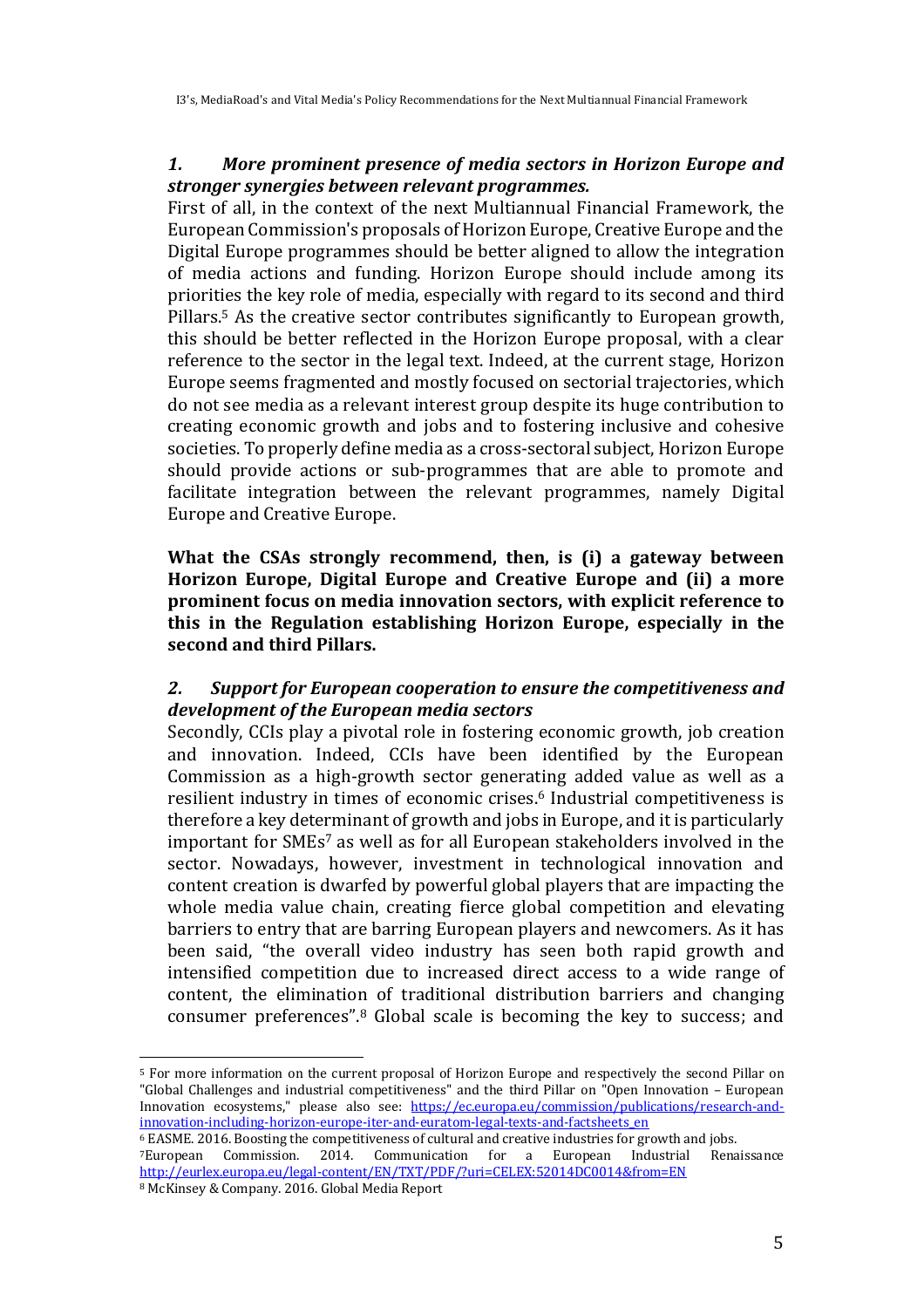alongside the rise of global major competitors in the media industry, such as Netflix, media conglomerates are threatened by the horizontal and vertical integration of companies like Apple, Facebook and Amazon, whose core businesses reside elsewhere. Thus, their pricing strategies and the extent to which they are able to subsidize video consumption across business lines will have a massive impact on how consumer video is valued and how rapidly it grows. 9

In this context, the CSAs call for dedicated support to European media **players to overcome market fragmentation, boost their competitiveness** and capacity of collaborating at international level, to level the playing field, and to encourage the adoption of innovative or alternative business models by the industry. Developing new business models is crucial for media organisations, but this transformation also consistently causes problems. Thus, specific actions should aim at helping European players to innovate and keep up with international competition, focusing ever increasingly on Overthe-Top  $(0TT)$  business models and digital advertising.<sup>10</sup> The importance of interdisciplinary partnerships, open innovation, and digital and creative hubs should also be underlined to ensure the creation of new partnerships and alliances and, in turn, to reinforce creativity and diversity when delivering new products and services.

## 3. Dedicated investments in the latest technological advances to bridge *innovation and creativity in Europe*

Finally, the convergence of digital technologies and the role of the creative economy are having - and will in the future have - disruptive effects on global society. This is what scholars define as "The Fourth Industrial Revolution"<sup>11</sup> based on the development of accessible technology that is more widely used and more seamlessly integrated. The technologies that will allow the Fourth Industrial revolution to fully spread include augmented reality, virtual reality, mixed reality, 5G, blockchain, hybrid distribution models, artificial intelligence, metadata and big data analytics, semantic technologies and IP. $^{12}$ At the top of that, the collection of personal data for personalized content will become increasingly relevant for conquering market positions, leading to new issues related to data privacy and protection. Moreover, the growing need for fighting online disinformation increases the central role of media for the protection of European democratic discourses.<sup>13</sup> It is worth noting that all these topics are of great relevance, including for the European media sector, which is already looking at potential applications for these technological advances.

 

<sup>10</sup> DLA Piper. 2018. Global Media Sector Trends 2018

<sup>&</sup>lt;sup>9</sup> McKinsey & Company. 2016. Global Media Report

<sup>11</sup>https://www.weforum.org/agenda/2016/01/the-fourth-industrial-revolution-what-it-means-and-howto-respond/

<sup>&</sup>lt;sup>12</sup> See also World Economic Forum.2018. World Economic Forum Report 2018

<sup>&</sup>lt;sup>13</sup> European Commission. 2018., A multi-dimensional approach to disinformation.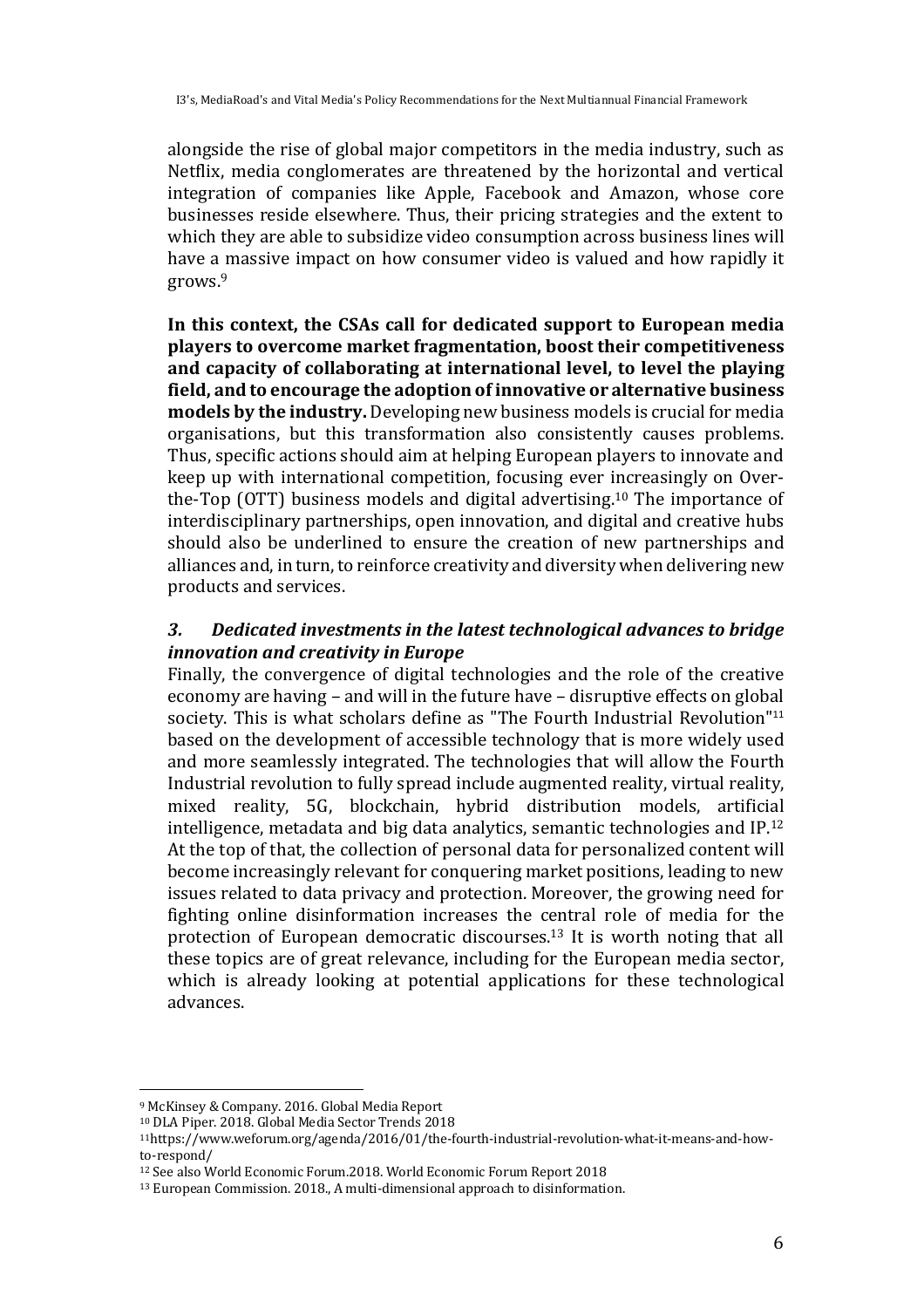To benefit from this and to capitalize on the innovative potential of the sector, **CSAs propose introducing policies and actions that clearly address the media** sector. In particular, CSAs are requesting ad hoc initiatives to **support infrastructures all along the value chain that are dedicated to media, with regard to the above-mentioned technologies**. We also suggest that the relation between technologies, data and the media sector be used as a transversal point for the finalization of the Digital Single Market (DSM) as it impacts all the three pillars on which the strategy has been built: "(i) better access for consumers and businesses to digital goods and services across Europe; (ii) creating the right conditions and a level playing field for digital networks and innovative services to flourish; and (iii) maximizing the growth potential of the digital economy".<sup>14</sup>

## **3. Conclusion**

Due to the relevance of the media sector and, more generally, of Creative and Cultural Industries for Europe's economic growth, and considering the outstanding level of the players engaged in the sector, the high quality of content and the technologies that have been developed, European stakeholders are asking for and indeed require dedicated instruments that will support media research and innovation.

As key representatives of the media sector, I3, MediaRoad and Vital Media ask the European Institutions to take into account these recommendations and the related studies/research results when finalizing proposals for the next MFF, Horizon Europe and Creative Europe.

 

<sup>14</sup> https://ec.europa.eu/digital-single-market/en/policies/shaping-digital-single-market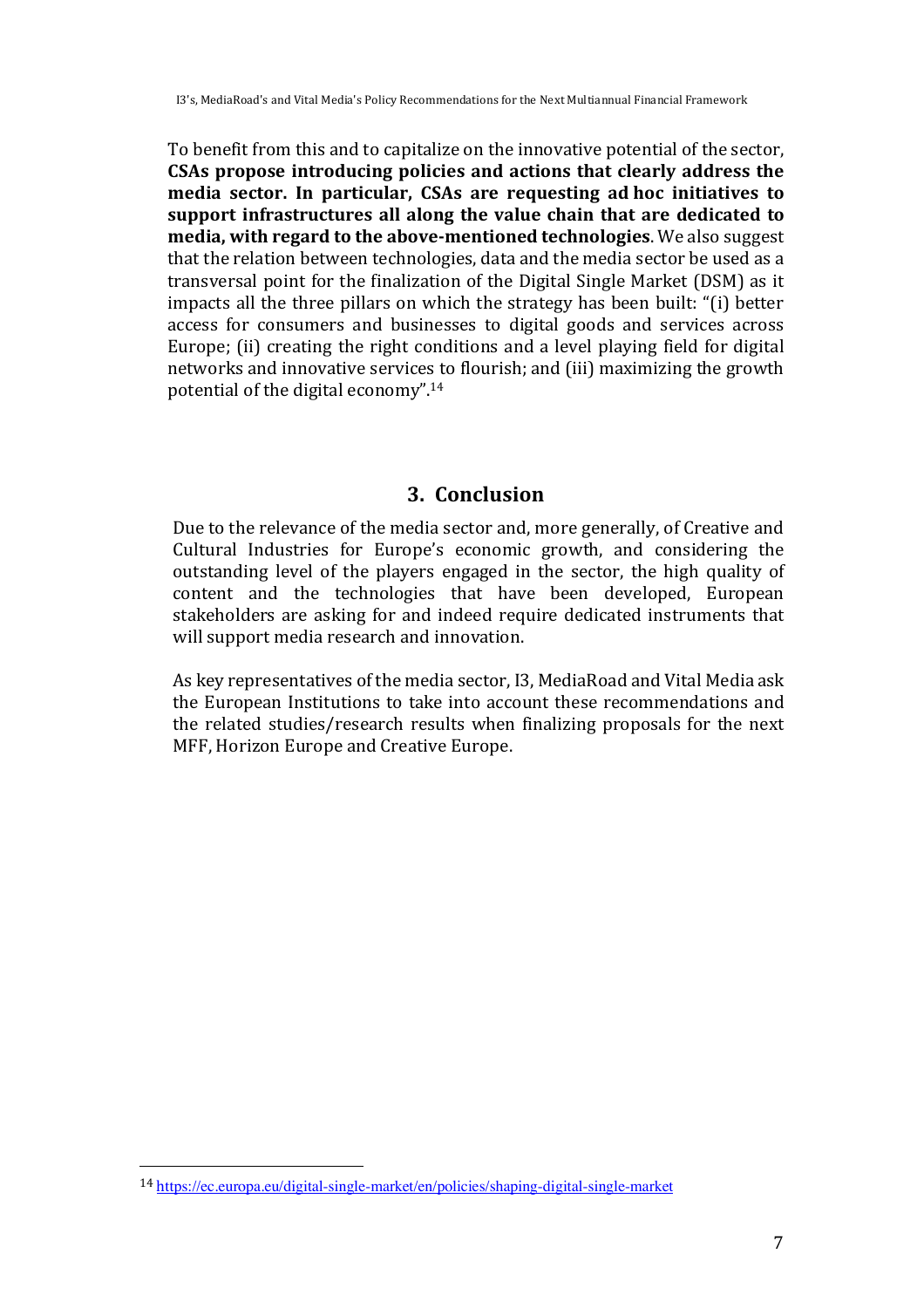# **Annex 1**

# The Coordination and Support Actions: description of policy dialogue **process and results**

The production of a joint policy recommendation for the next MFF has been part of a medium-term strategy pursued by each of the three projects since the beginning of their activity. Each CSA has established its own policy dialogue process and performed policy activities in order to collect data and produce knowledge. In a second stage, individual analysis and findings have been collated in order to draw common conclusions. The next paragraphs are dedicated to the description of the CSAs, to the process established and to the results collected individually, all of which has enabled us jointly to write this White Paper in which we have stated our policy recommendations.

## *I3- Impact, innovate, Invest*

Impact Innovate Invest - I3 - is a Coordination and Support Action that addresses the topic of ICT19-"Technologies for creative industries on Convergence and Social Media". Following the European Council conclusion that stated "Europe" needs an integrated approach from research and innovation to market deployment", I3 started to support research results from lab to market in January 2016 (scheduled to end in September 2018) with the aim of making innovation happen.

During the project lifetime, I3 has focused on forging a closer relation between researchers and entrepreneurs, on providing mentorship and tutorship and on ensuring access to business angels and investors.

I3 has also developed a systematic policy dialogue by applying methods to address policy issues in the Media Convergence domain. The aim has been to provide concrete inputs to European institutions for policy-making purposes.

## **I3 policy dialogue construction**

Since its early stages, the I3 project has aimed at fostering a policy dialogue that supports and strengthens the link between researchers, innovators and policymakers in the media sector. In other words, it has sought to be the connection point between stakeholders and policy-makers. Accordingly it has set out stakeholder analysis and aimed to enhance discussions on the media. The final aim of the process has been delivering recommendations that can credibly influence the policy-making process. I3 has structured a policy framework based on five different steps (the process is reported extensively in  $D5.2$  Policy Dialogue Protocols, 2016).

The I3 Policy Dialogue Framework started in the first six months of the project by following five steps. In the first step, the project defined the protocol to be followed by the I3 team (D5.1, Policy Dialogue Concept Paper, 2016). In the second step, a stakeholder analysis was then implemented, by considering the diversity of the stakeholders involved as a core project value. In the third step, topics to be discussed in the policy dialogue were identified. The identification of topics was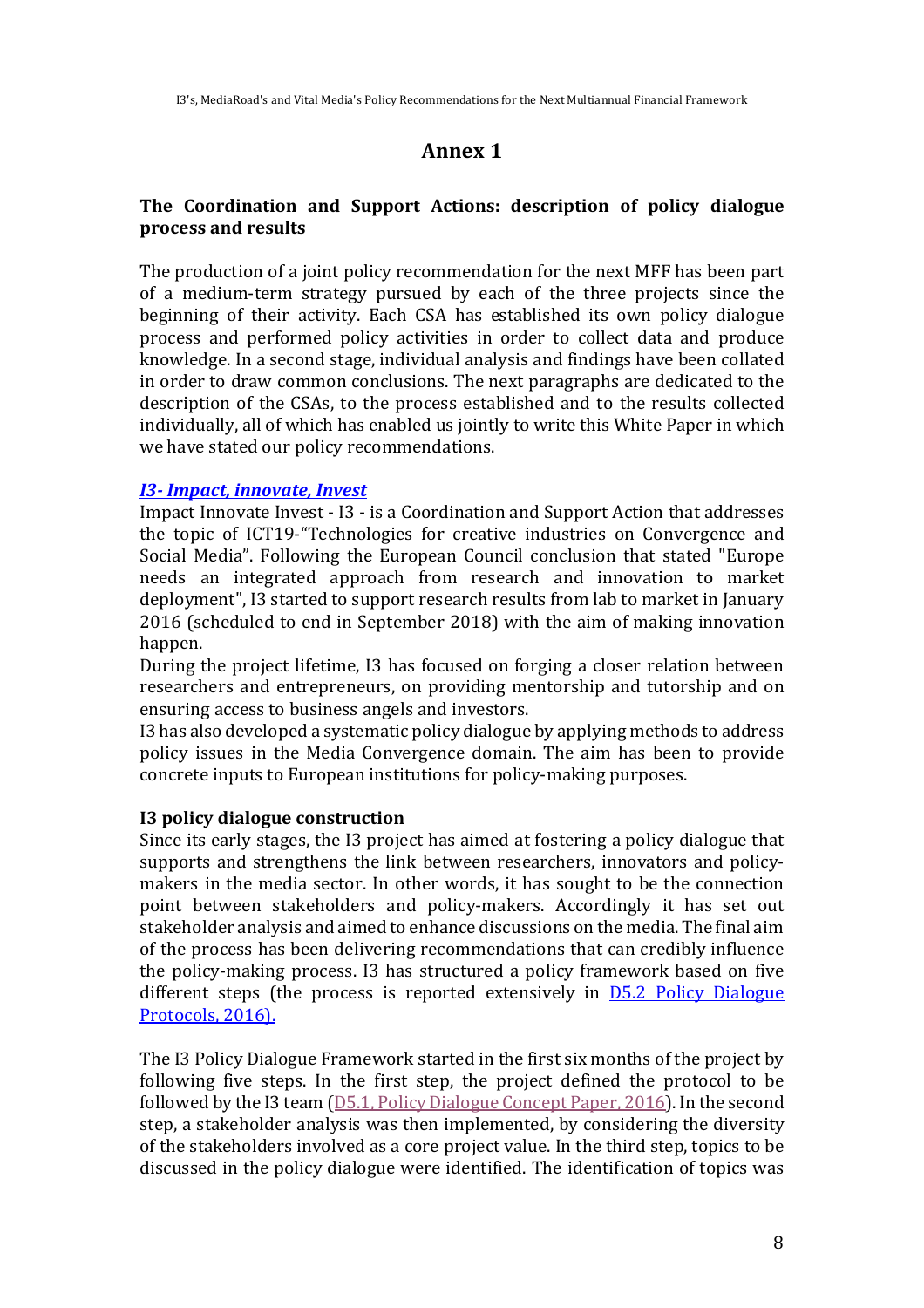performed by adopting three different approaches. The first one consisted of a literature review; the second was a policy analysis. Both were performed to identify the most relevant topics faced by policy and regulations (details are reported in D5.1 Policy Dialogue Concept Paper). The third approach consisted of a consultation of selected experts from the I3 Advisory Board to validate the topics emerging from the previous analysis (in September 2016). After the topics on which policy dialogue was to be based were identified, data gathering began (results are available in the D5.3 Dialogue Intermediate Working Group Report,  $2017$ ). After the data gathering was completed, the policy dialogue was implemented by using dedicated methods. Methods to implement policy consultations have included: expert groups and panel discussions, online surveys/e-questionnaires and face-to-face consultations.

In line with the above, I3 has combined different methods to engage stakeholders. In particular, it organized three multi-stakeholder meetings and performed three structured surveys, shared within the I3 ecosystem. The final step of the policy dialogue has been focused on the production of policy recommendations, which are to be addressed to European institutions. Results from the policy dialogue meetings and surveys have been analysed and investigated using dedicated qualitative methodologies. Subsequently, the main outcomes from the analysis have been used to inform the White Paper. Extensive results will be reported in the D5.4- Policy Dialogue Final Report and Recommendation and published on the I3 website. Preliminary highlights are reported in the next paragraph.

## *Results from I3 policy dialogue*

As mentioned in the previous paragraph, I3 administered three surveys. The first one was addressed only to selected high-level media experts active on the Advisory Board of the I3 project. This survey was finished in September 2017. The aim was to double-check the results of the literature review by making a first selection of topics to be discussed at large. The second survey was finished in November 2017 and was enlarged to include sector representatives. The aim was to identify the stakeholders for engaging in the policy dialogue, the topics to discuss and the kind of tools preferred by stakeholders for participating in the policy dialogue. Finally, the last survey, which ended in April 2018, addressed the widest possible range of stakeholders, taking into account results from the previous survey. The last survey by I3 collected 116 responses. According to the composition of the respondents, 50% represented a Company or SME in the media sector, 16% represented start-ups, 14% were researchers, 6% ICT 19 projects, 4% media interest groups and less than  $1\%$  innovation hubs.  $10\%$  of the respondents replied as "other", which included H2020 projects, ONG, trade associations and government representatives, as well as students

The first question asked to the respondents aimed to understand the relevance of the challenges faced by the Convergence and Social Media sector selected by I3. The answers show that the most relevant challenge to be faced is that "Innovative" business models have to be considered and discussed to enhance economic opportunities". According to the respondents, 78% agreed that the topic is important or very important for the stakeholders. Next, 70% agreed that "Data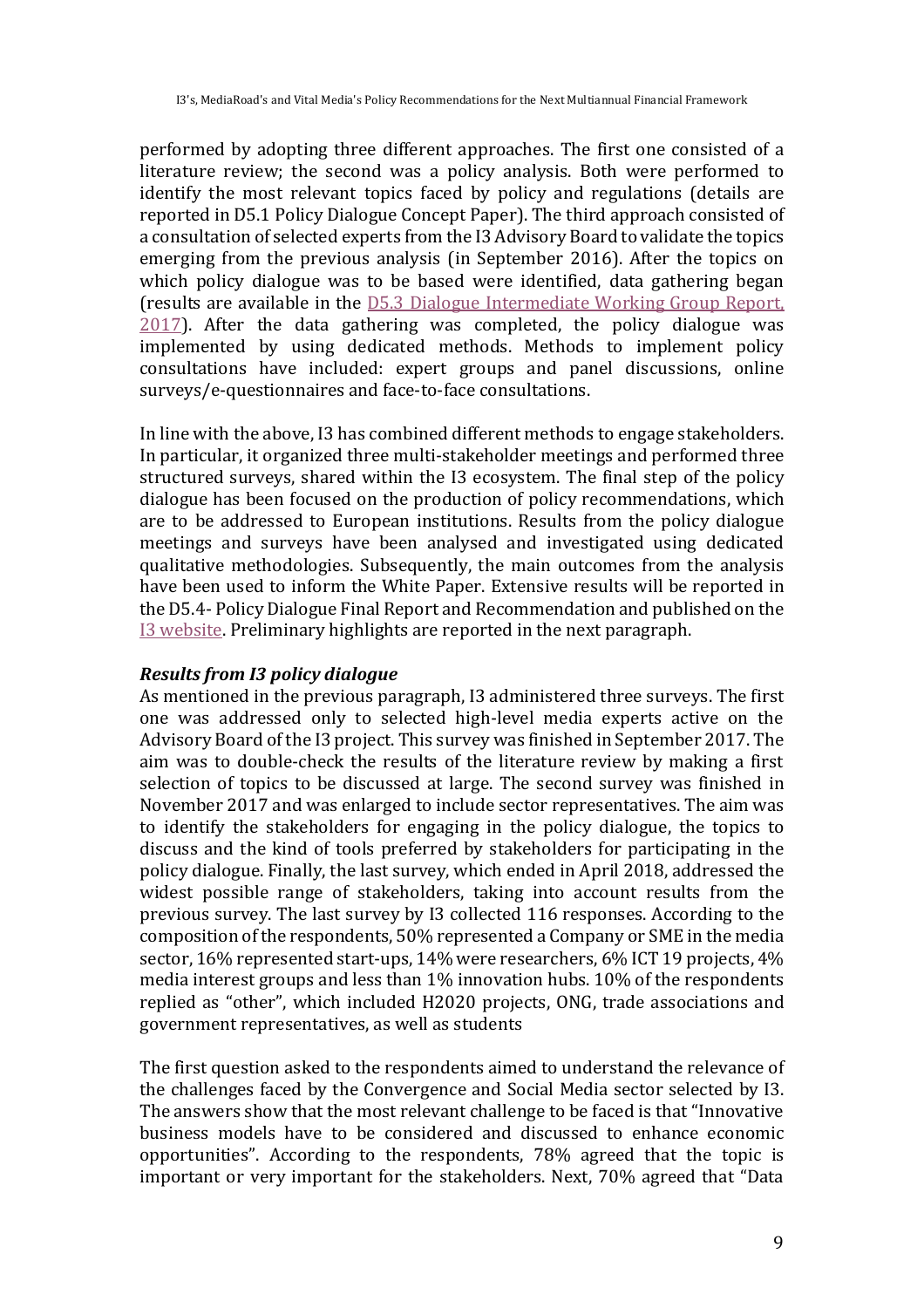privacy and copyright has to be improved according to the emerging technologies". Slightly below 62% of respondents opined that "Research ideas in Media Convergence are not adequately supported in terms of economic resources to go on the market" while the 50% agreed that "Fake news and content verification have to be the priorities of  $EC$ ". Less than  $50\%$  of the respondents agreed that "Market barriers reduce economic opportunities in the field of Media Convergence".

According to the replies collected, the challenges emerging from the sector are not necessarily related to the amount of money allocated to the sector but to the fact that traditional business models are still adopted. Therefore, major efforts are needed to develop and understand new business models, which then need to be integrated into European financing schemes and funding mechanisms.

Moreover, the respondents were asked which were the topics that should be supported by the European Commission (EC) under the Media programme in terms of research, innovation and technology development. The topic that received the highest number of positive values on the Likert scale (important and very important) was "Technology for quality content and content verification" (72% of the preferences). Next, "Big data for Media" received  $66\%$  of preferences. Another crucial topic emerging from the survey was "technology for accessibility". Finally, immersive technologies and blockchain were both less popular topics.

To understand better what stakeholders think about the support that the media sector received by the European Union, it was asked to assess the degree of support received. 99 out of 116 respondents replied to the question. Looking at the number of replies, at the current stage the degree of support received by the EC for both research and technological development in the Media Convergence and Social Media sector is defined as poor by 36% of the respondents and very poor by  $6\%$  respondents. On the other hand, only  $24\%$  of the respondents assigned a score of good or very good. 33% judged the support received as sufficient.

A further question was asked to investigate the kind of actions that are expected from the EC to foster research and technological development in the media sector. In this case,  $63\%$  of the respondents called for additional economic resources, while 53% asked more support for market access. On the other hand, 39% called for more opportunities for networking and only 25% for a more integrated discussion between projects and the EC. The question was also structured to collect open contributions. Based on the collected data, content analysis was performed. It is worth pointing out that, out of the 19 open questions collected under the "other" box, 10 respondents requested additional efforts in the implementation of an integrated strategy. To use the words of one respondent: "a holistic approach to the sector" is needed. Three respondents focused on media regulation at national and European levels.

## **I3 conclusions**

The I3 survey confirms findings from the literature review, namely that the media sector is facing several challenges that need to be urgently addressed. First of all,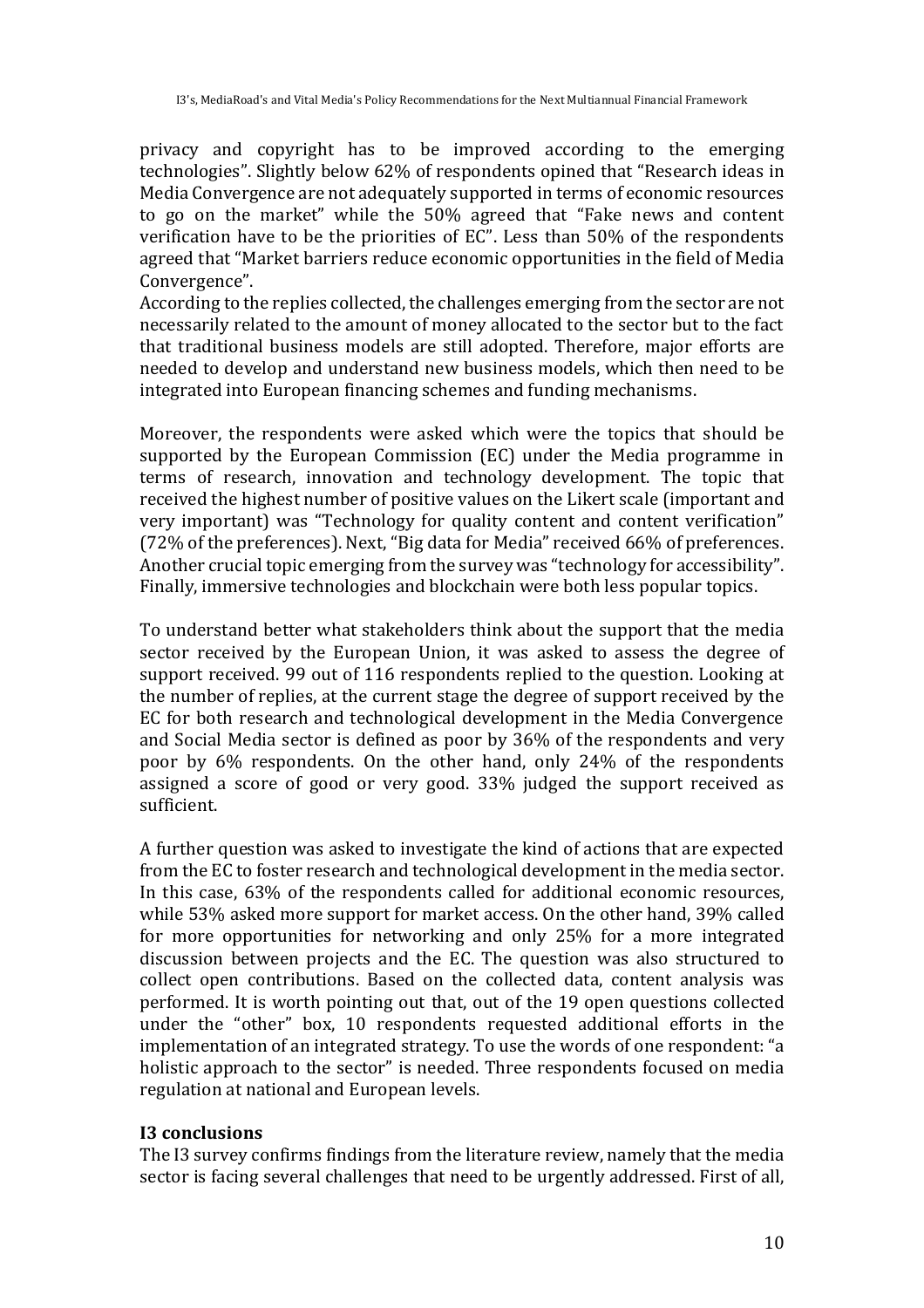the surveys suggested that more innovative business models are needed to support the sector. It was revealed that it is not just a question of budget allocation to the sector, but also about its distribution into different programmes and pillars. Indeed, while on the one hand stakeholders required more economic support and were not satisfied by current provision, on the other support for market access is crucial and needs to be promoted. Such results reveal that the request for working on innovative business models is linked to the crucial need to overcome barriers for gaining market position, leading in turn to improved competitiveness. Regarding the technological topics that stakeholders ask to be supported, it was shown that technologies for content verification and big data for media are the most important ones to address. Technology for accessibility remains a crucial topic for the sector, while it seems the blockchain and immersive technologies are not priorities. It is possible that such results are related to the fact that a lot has been done to support both blockchain and immersive technologies in recent years, while the debate on content verification and the use of big data for media still need to be deepened, including from the perspective of technology development.

In conclusion, the combination of the results collected during the I3 policy dialogue (both from surveys and multi-stakeholder forums) led I3 to make efforts to launch a dedicated event gathering together European Parliament, EC and representatives from the media and CCI industry to discuss the necessary strategies to support the sector in the next financial framework. The event was held in Brussels on 24 May 2018. Results have been collected and analysed together with Media Road, co-organizers of the event, and Vital Media. The outcome is this White Paper, which contains the common reflections from the CSAs.

## *MediaRoad project*

The MediaRoad project, which is coordinated by the European Broadcasting Union, aims to support the transformation of the European media sector by building an ecosystem for innovation. The project is based on collaboration between nine key partners including diverse media stakeholders, public service media organizations, commercial radio stations and broadcasters, media workers' organizations, academic research institutes, innovation centres, independent producers and SMEs. The objectives are:

- Boost innovation across the European media sector
- Reawaken a "start-up" mentality in the media sector
- Bring together a broad network of media stakeholders
- Bring innovative concepts to fruition and to market
- Shape future media policy and be part of the digital transformation

One of the key priorities of the project is to build a diverse network where European media organizations, researchers, creative and cultural industries, technology experts and entrepreneurs can join forces to create their vision for the future together. Over the course this project, MediaRoad is aiming to provide the European Commission with regular proposals and suggestions that can feed into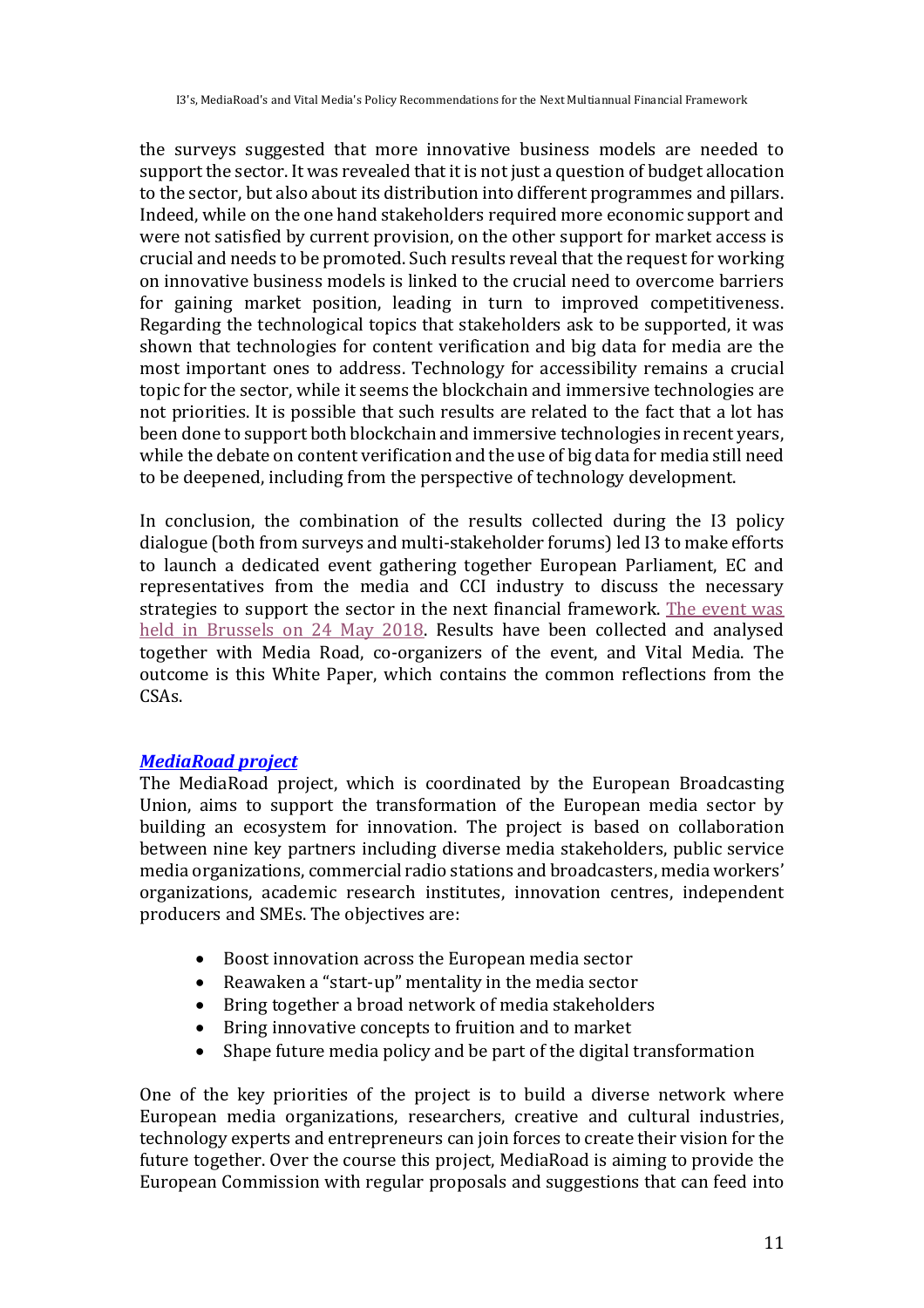key EU policies such as the future framework for research and media innovation, and help develop a long-term policy vision for the European media sector, focusing on audiovisual and radio.

Within MediaRoad, a **Policy Hub** is led by imec, a world-leading research and innovation centre specializing in ICT, nanoeletronics and digital technologies. The Policy Hub is responsible for developing a long-term policy vision for the European media sectors, with a focus on the audiovisual and radio sector. It will achieve this through a series of consultations, targeted workshops, reports and research updates, with input from the Sandbox Hub and Network Hub activities. The actions will address a stakeholder pool including broadcasters, technology companies, social media providers, production companies, journalists, policy experts and research institutes.

Since its launch, the Policy Hub has already developed short and mid-term input to policy-makers through: a series of publications, including quarterly newsletters; the first Vision Document on the role of media innovation in the European Research Agenda post-2020; responses to relevant Public Consultations (e.g. Fake News and EU funds in the area of investment, research  $&$  innovation) and dedicated blog posts.

## **MediaRoad Vision Paper**

Within the Policy Hub, dissemination of output takes several forms. This includes two annual Vision Documents addressing the major topics identified by consortium and stakeholder members through consultations, identifying main challenges and opportunities, and providing policy recommendations. Following internal discussions within the consortium, it was decided to focus the first Vision Paper on the European Research Agenda Beyond 2020. Input was gathered mainly using an online survey and workshops.

**The MediaRoad survey** was released over the Qualtrics platform, from 26 March until 10 May 2018. The objective of the survey was to gather qualitative input, from a variety of stakeholders, on trends and challenges in the European media sector and what should be the specific policies and actions to respond to those challenges, with a view to promoting media innovation and research. More details are available in MediaRoad's first Vision Paper.

**Three workshops** were held: the first workshop at the EBU (Brussels) under the title "A Common Vision for Media Research & Innovation", on 27 February 2018, with 16 people in attendance. The second was held at the MediaRoad Post-Convergence Radio event. The third took place at imec-SMIT-Vrije Universiteit Brussel on 2 May 2018, with 18 people in attendance.

## **MediaRoad policy dialogue key findings (see the first Vision Paper for more details)**

We are putting forward a vision and accompanying measures that will foster media research and innovation based on the fact that the media sector plays a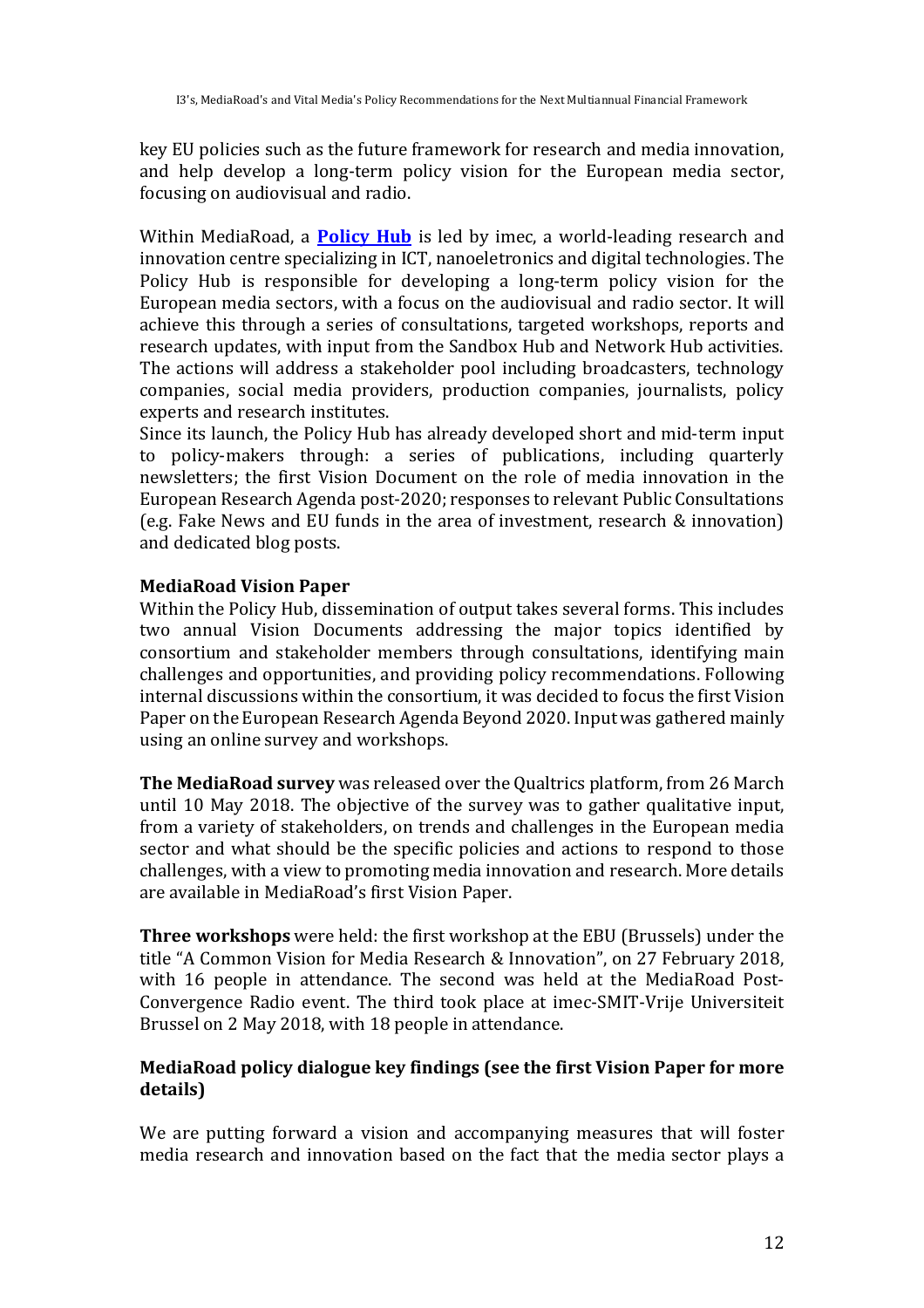crucial role to help resolve Europe-specific and global challenges and manage changes in societal and economic contexts.

This vision can only be implemented if the media sector is transparent, sustainable, values based (public and economic values), cohesive and accountable. Policies and actions should aim at keeping these fundamental values centre stage.

#### What are the policies and actions required to implement the vision?

#### **Bridge technological research and content innovation**

There is a need for a Media Innovation Scheme to bridge the gaps between technological innovation, creativity and R&D at the European level. Currently, everything is evaluated from a strict technological point of view. This undervalues the importance of innovation in content (new formats, new storytelling, etc.). There is no alignment between H2020 (technology) and Creative Europe (content, including content innovation). Therefore, we need more funds and programmes linking technology and creative actions, leading to the combination of different technologies and infrastructures.

#### Dedicated and specific investment in media innovation

Independently of the form taken by support for innovation and research, it is crucial that the funding specifically dedicated to media research and innovation is increased in order to ensure crucial challenges can be tackled. It is important to come up with clear, quantified objectives, including a definition of which actions should be promoted. The increased funding for media in Horizon Europe should not be at the expense of the funding within Creative Europe, and vice versa.

#### **Foster co-operation and collaboration**

Policies aimed at supporting media research and innovation should do this by fostering co-operation and collaboration. In this perspective, it is important to support networking systems, media hubs and the development of creative/media clusters. This also requires further investigating these new forms of partnerships and collaboration, assess their impact (also at local level) and devise the best policies to develop them.

## **Ensure a level playing field for the media sectors**

This vision relies on a level playing field for the media sector on which all types of actors (big and small, European and international, new entrants and established players) face the same regulations. Specific support should be provided to certain categories of actors depending on the objectives of specific policies. Thus, new entrants and Public Service Media may require subsidies.

Platforms enjoy a privileged position in this respect. A framework is needed to ensure that they act transparently and with accountability, most notably in combating disinformation online. There is a need for a clear evaluation of their role.

#### **Support accessibility and inclusion**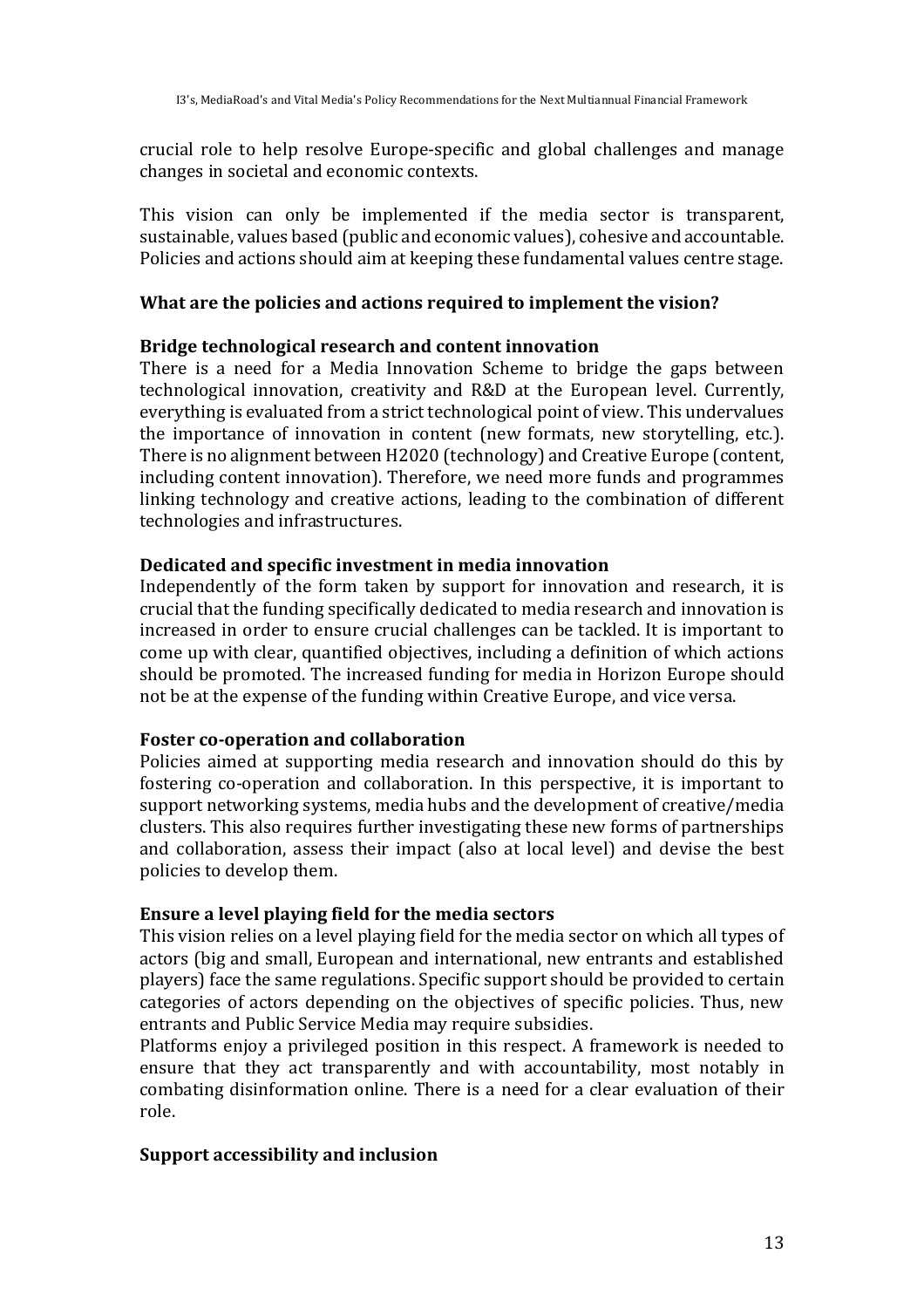In this vision, research and innovation should have as one core objective to ensure that media services are truly inclusive and accessible to all, regardless notably of age and disabilities. Inclusion of minorities should happen not only in terms of access, but also in production.

#### **Enhance media literacy and strengthen skills**

Supporting media research and innovation requires that end-users become more media literate, including with digital issues, and that professionals' skills are adapted to current and future challenges.

#### *Vital Media project*

Vital Media as a Support and Coordinator Action project that is part of the Horizon 2020 Programme, topic "ICT19-2015 Technologies for creative industries on Convergence and Social Media". It is aimed at enlarging the community in the social media arena at the European, national and regional clusters levels through collaboration between the NEM Initiative and the clusters. It also aims to link those communities with policy-makers and stakeholders (e.g. standardization bodies) to increase awareness about topics of interest from both sides, for the benefit of the European CCI and ICT economy. Consequently, an important goal of the Vital Media project has been to enable and facilitate discussions among large industry players, small organizations (e.g. SMEs) active in the area of Content, Media, and Creative industries and other relevant stakeholders (e.g. research and academic institutions and policy-makers.), in order to establish common views on needs and requirements from the entire sector in respect to the future research and innovation activities, covering the identified gaps between the technology providers, their users/adopters, and policy makers and regulators. This enlarged community has been guided by discussions at different levels focusing on workshops and cooperation, using an innovative online collaboration platform.

Inside the Vital Media project, specific activities for fostering dialogue between policy-makers and the Convergence and Social Media sector were carried out.

In order to address the impact of future technology developments and necessary policies and regulations in media domain, the Vital Media project committed:  $(I)$ to support and encourage this dialogue in order to identify the best way to do it; (II) to specifically identify the most relevant topics, the stakeholders to be involved and the most appropriate tools and communication channels to support this dialogue.

To this end, a survey in the NEM communities in the first year of the project lifecycle was launched, and focus meetings and events – within NEM – with policy makers at European and national level were arranged.

## **Vital Media policy dialogue results and conclusion**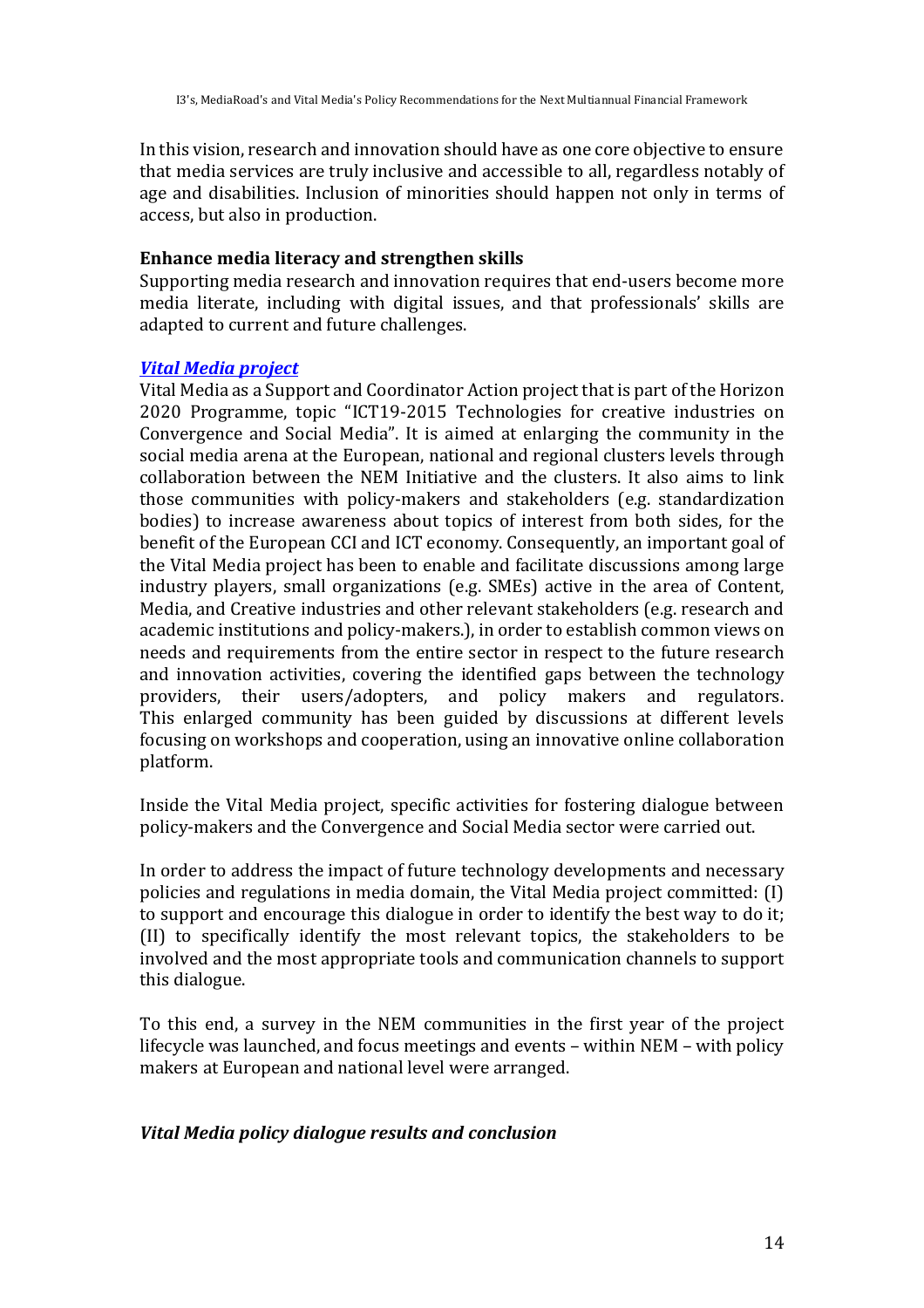Vital Media launched a focused survey within the NEM community to collect opinions from media and creative communities about Media Convergence and Media Policy.

The main objectives of that survey were to identify:

- The relevant topics and related priorities to be addressed through dialogue
- The main stakeholders to be involved in the dialogue
- The preferred tools and channels to be used to foster dialogue among the stakeholders involved

The main results of this survey are presented in a specific white paper "Policy dialogue in Convergence and Social Media: requirements", available on the NEM Collaboration Platform.<sup>15</sup>

For a European Technology Platform like NEM, composed mainly of technology experts, the main conclusion from the survey results was the following: "We need *to understand the policy challenges relating to data protection, privacy and copyright as well as all the challenges that policy-makers have to deal with, in order* to *identify* how technology can be used to overcome them, identify what could be the *impact* of a *technology-neutral approach, investigate how technology can* support/facilitate the Digital Single Market goals and, more generally, how current *or future technology can provide answers to those challenges*".

The topics considered most relevant, based on the survey results, were: i) data protection and privacy issues for media sector; ii) Digital Single Market (DSM) strategy for Europe versus media domain; iii) Customer Protection Policy: new decisions and impact on media domain; and iv) relevance of policy framework, for supporting research and innovation in the media sector. Below are the brief considerations that have come to light from the survey and the policy dialogue:

## Data protection, Customer Protection Policy and privacy issues for Media **sector**

Customer protection seems to be one of the most relevant topics strictly related to the policy on data protection and privacy issues. The protection of minors seems to be a highly relevant issue in a sector where the convergence between media, internet and telecom has brought many options for end users, including minors, for accessing audiovisual media. The tools available today for protecting minors from harmful content tend to vary, but this issue needs to be addressed in a structured way. The ways for addressing customer protection, according to the answers, are media literacy, data protection mechanisms and ownership rights of customers/citizens on the self-posted content/media on the web or on social media. Finally, the need for a healthy balance between customer protection and corporate spending, especially for SMEs, also came to light.

 

<sup>15</sup> http://vitalmedia-project.eng.it/group/guest